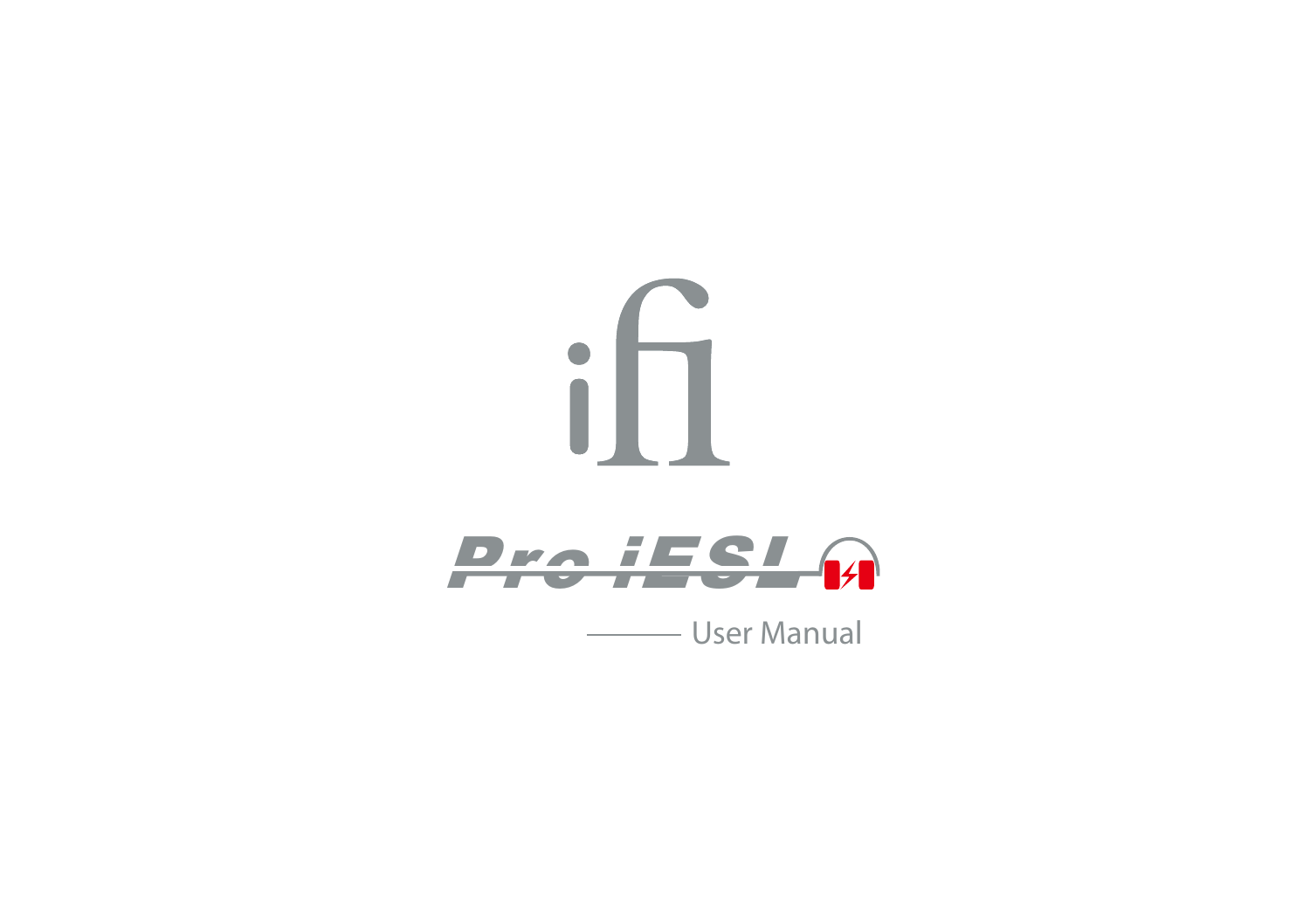**Thank you for purchasing this Pro series iESL.** The Pro iESL is an audiophile-grade 'energiser' for electrostatic headphones. It can also be used to match dynamic headphones to powerful loudspeaker amplifiers.

While designed to match the iFi Pro iCAN, the Pro iESL can be used equally well with sufficiently powerful headphone amplifiers and also loudspeaker amplifiers via dedicated separate inputs.

**Note:** The Pro iESL is not a headphone amplifier. It is a matching device that allows electrostatic headphones to be used with normal headphone/loudspeaker amplifiers. It requires an external power amplifier to drive the headphones.

### **Key features:**

- 1. Upgrades iCAN Pro to drive electrostatic headphones using the ESL-Link
- 2. Upgrades all standard headphone amplifiers to drive electrostatic headphones<sup>\*</sup>
- 3. Upgrades all loudspeaker amplifiers to drive electrostatic/dynamic/planner headphones
- 4. Capacitive Battery Power Supply eliminates all AC and switching noise
- 5. Adjustable AC termination: Pro/Normal/Off
- 6. Custom Bias adjustment: 500 640V
- 7. Loading impedance adjustment: 16Ω 96Ω

 $^\ast$  Sufficient power / voltage output from the HP Amplifier is required (>10V/16R)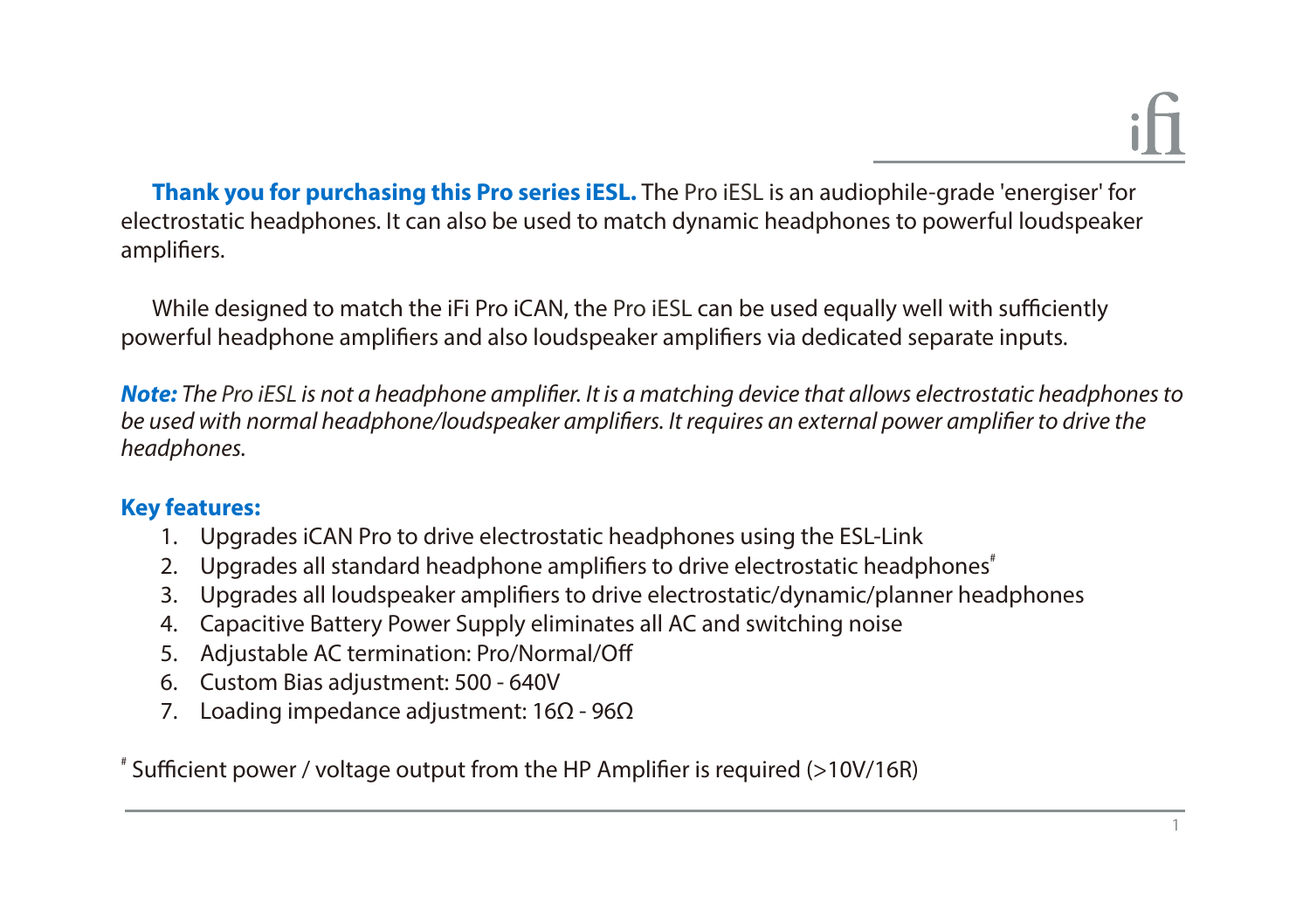# i



| <b>1. LED</b> |                                               | <b>P.4</b> | <b>6. Pro and Custom Bias Electrostatic</b> |
|---------------|-----------------------------------------------|------------|---------------------------------------------|
|               | 2. Input Selector                             | <b>P.4</b> | <b>Headphone Socket</b>                     |
|               | <b>3. AC Termination Adiustment</b>           | <b>P.4</b> | 7. Custom Bias Adjustment (500V - 6         |
|               | 4. Normal Bias Electrostatic Headphone Socket | <b>P.5</b> | 8. Impedance Adjustment (16 $\Omega$ - 960  |
|               | 5. Dynamic Headphone Socket                   | P.5        |                                             |

| <b>6. Pro and Custom Bias Electrostatic</b>          |            |
|------------------------------------------------------|------------|
| <b>Headphone Socket</b>                              | P5         |
| 7. Custom Bias Adjustment (500V - 640V)              | $P.5 - 6$  |
| 8. Impedance Adjustment (16 $\Omega$ - 96 $\Omega$ ) | <b>P.6</b> |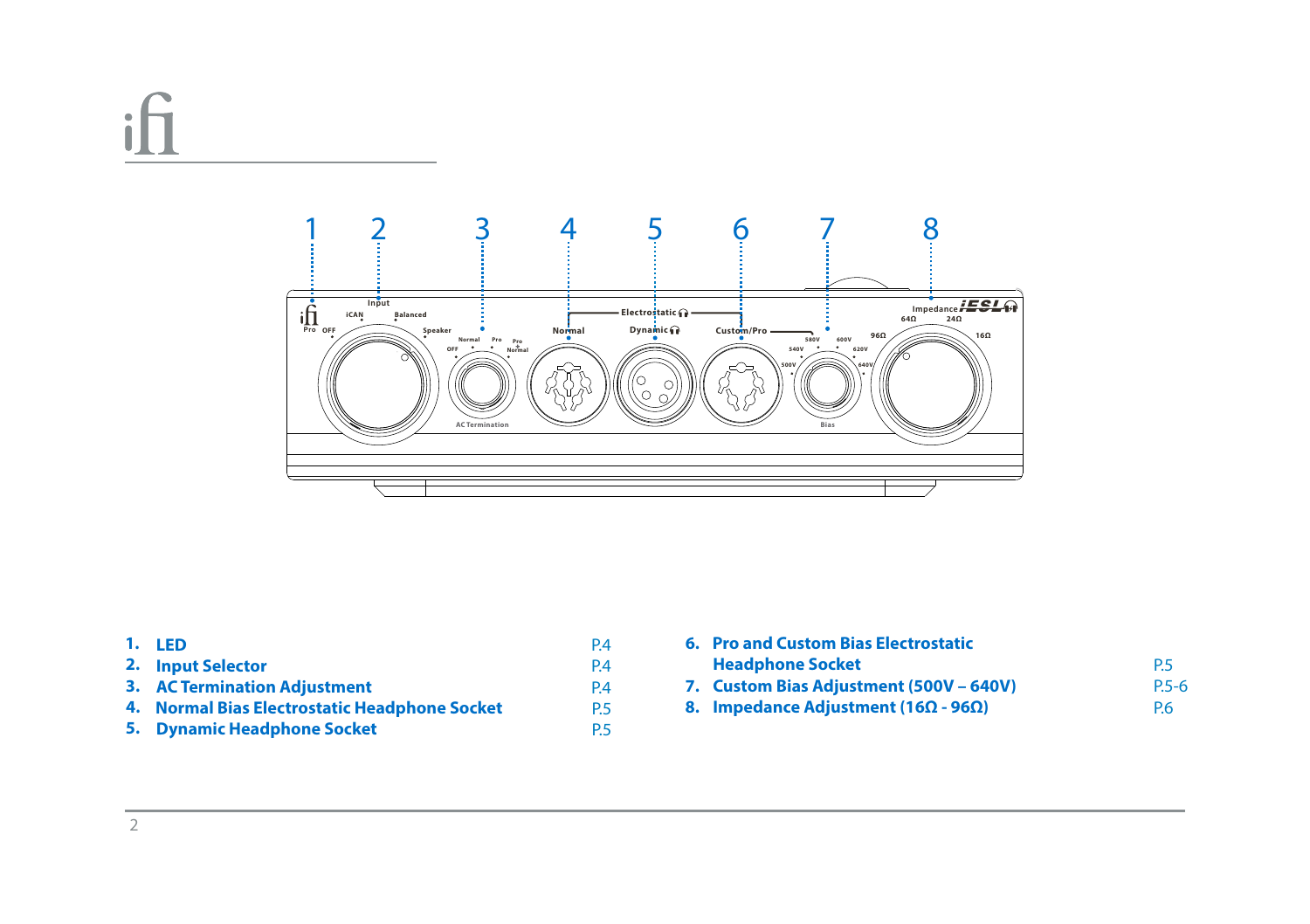

| 9. Loudspeaker Inputs<br><b>10. Loudspeaker Outputs</b><br>11. Balanced Signal Input | P.6 | <b>12. DC Power Supply Connection</b><br>13. ESL-Link |  |
|--------------------------------------------------------------------------------------|-----|-------------------------------------------------------|--|
|--------------------------------------------------------------------------------------|-----|-------------------------------------------------------|--|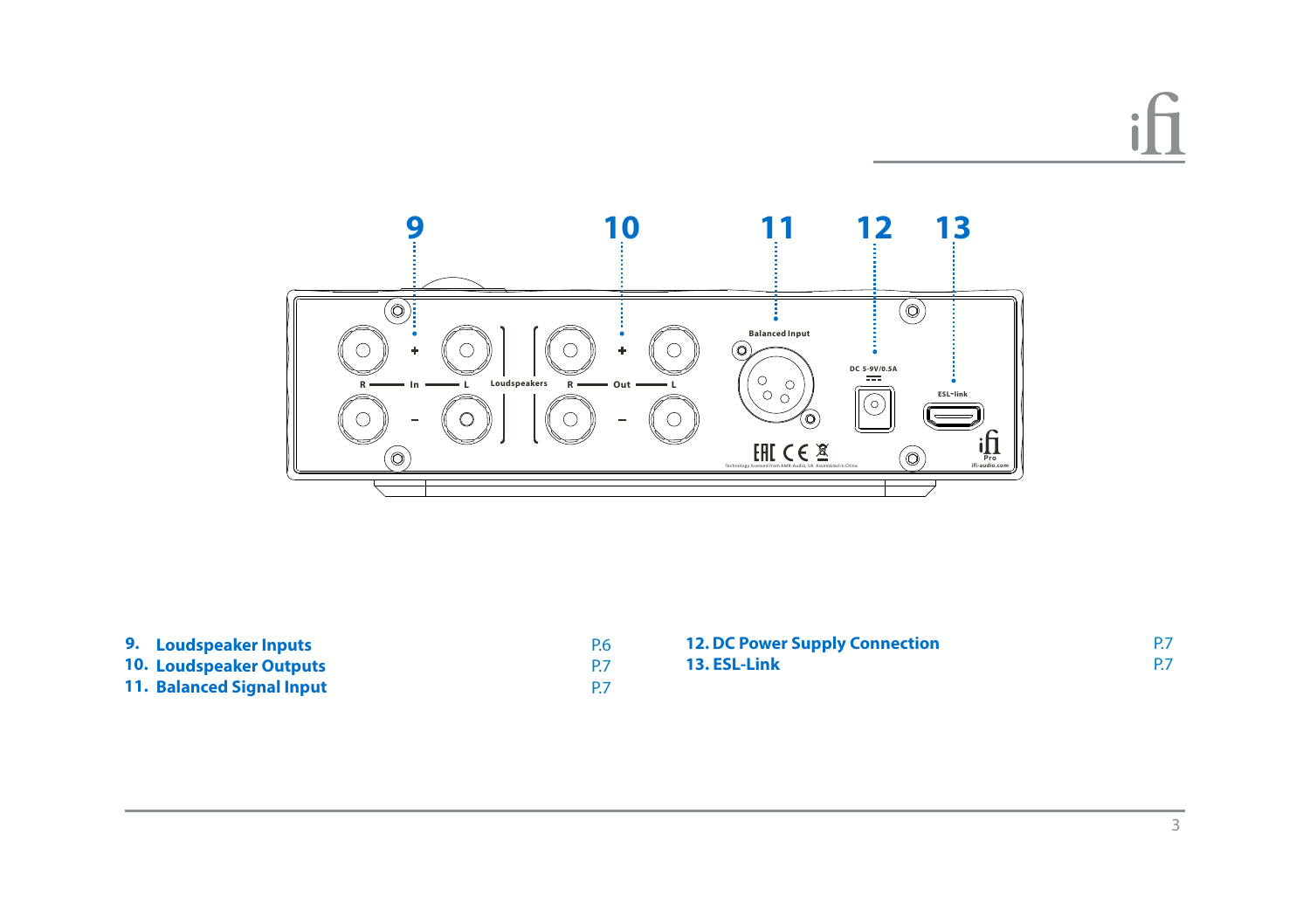### **1. LED**

 Green: power on (either via DC power supply or ESL-Link) **Tip:** There are 2-ways to power the iESL, see ESL-Link and DC power supply sections.

### **2. Input Selector**

| <b>Off</b>         | iESL is off.                                                  |
|--------------------|---------------------------------------------------------------|
| <b>Pro iCAN</b>    | Pro iCAN via ESL Link.                                        |
|                    | On this setting, the iESL will turn on/off with the iCAN Pro. |
| <b>Balanced</b>    | Headphone Amplifier via rear XLR input loudspeaker            |
| <b>Loudspeaker</b> | Amplifier via rear loudspeaker inputs                         |
|                    | On this setting, the Loudspeaker Output will turn off.        |

### **3. AC Termination Adjustment**

| <b>Off</b>        | AC Termination is off                      |
|-------------------|--------------------------------------------|
| <b>NormalAC</b>   | <b>Termination Normal Bias Socket only</b> |
| <b>Pro</b>        | AC Termination Pro Bias Socket only        |
| <b>Normal/Pro</b> | AC Termination Normal & Pro Socket         |

**Tip:** AC termination affects the operation of the headphone, by either making the bias node that is shared between both channels high impedance, and low impedance for audio signals. This affects a complex set of parameters, but audibly mainly affects the presentation of the 3D soundscape.

4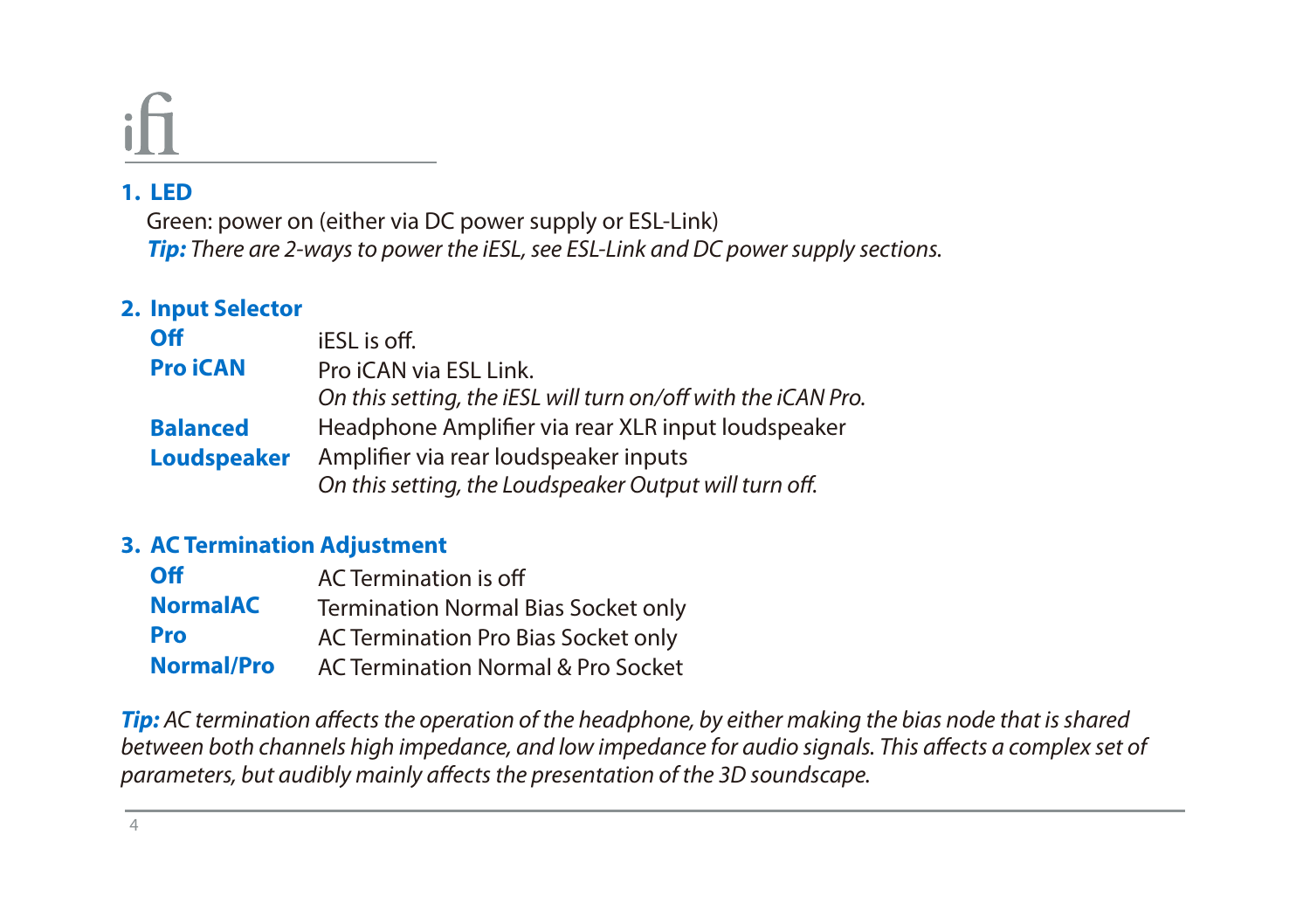### **4. Normal Bias Electrostatic headphone socket**

6-pin socket for older Stax Headphones, 230V Bias Voltage

### **5. Balanced Dynamic headphone socket**

 4-pin XLR socket for dynamic headphones, including AKG K-1000 and any compatible wired headphone, including Audeze.

### **6. Pro/Custom Bias Electrostatic headphone socket**

5-pin socket for modern Stax headphones, 500V to 640V adjustable Bias Voltage

### **7. Bias Voltage setting**

 Note: Before turning on the iESL, set the bias voltage according to the above table, or according to the recommendation given by the electrostatic headphone manufacturer.

### **Bias voltage usage:**

| 230V (Normal)     | Older Stax ESHP                        |
|-------------------|----------------------------------------|
| 500V (Custom)     | Sennheiser Orpheus HE-90               |
| 540V (Custom)     | Sennheiser HE-60, King Sound KS-H2/3/4 |
| <b>580V (Pro)</b> | <b>Stax Pro Bias ESHP</b>              |
| 600V (Custom)     | Koss ESP/950, Jade                     |
| 620V (Custom)     | Future option                          |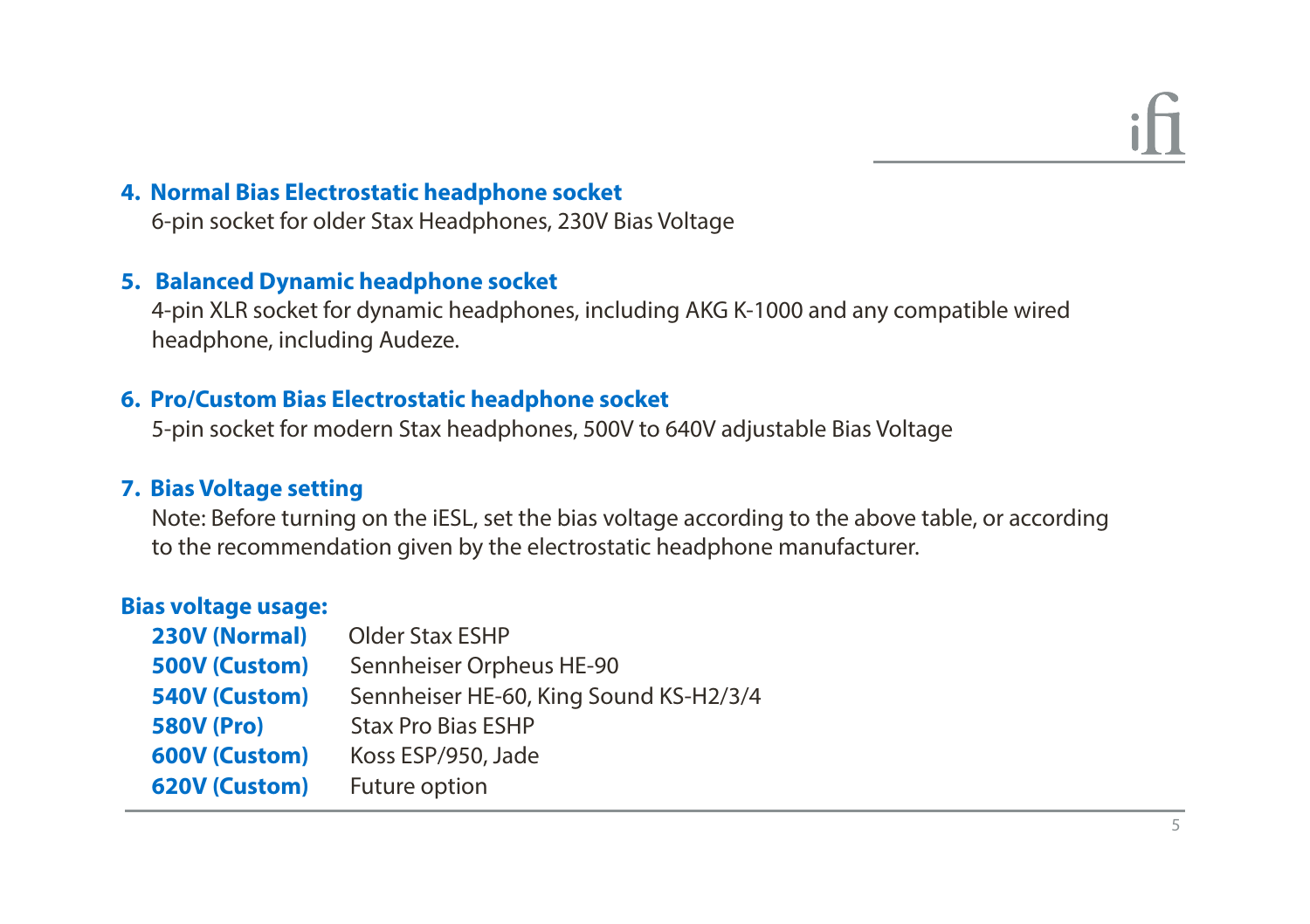**640V (Custom)** Future option

### **8. Impedance Adjustment**

The impedance response can be adjusted from 16Ω to 96Ω. This impedance describes the load impedance for the driving amp with a "standard" electrostatic headphone connected.

 Lower impedance settings create a greater step-up and will produce a louder sound level at the same headphone amplifier volume setting.

Lower impedance settings are a much more difficult load for the driving amplifier.

 Please adjust to suit listening preferences, however, in most cases the higher impedance setting is recommended.

### **9. Loudspeaker Inputs**

Connect loudspeaker cables from your loudspeaker amplifier.

The amplifier rating should not exceed 100W/8 $\Omega$  rating for safe operation, or care must be taken when setting the volume. Ratings below around 10 Watt/8Ω may not deliver satisfactory playback levels.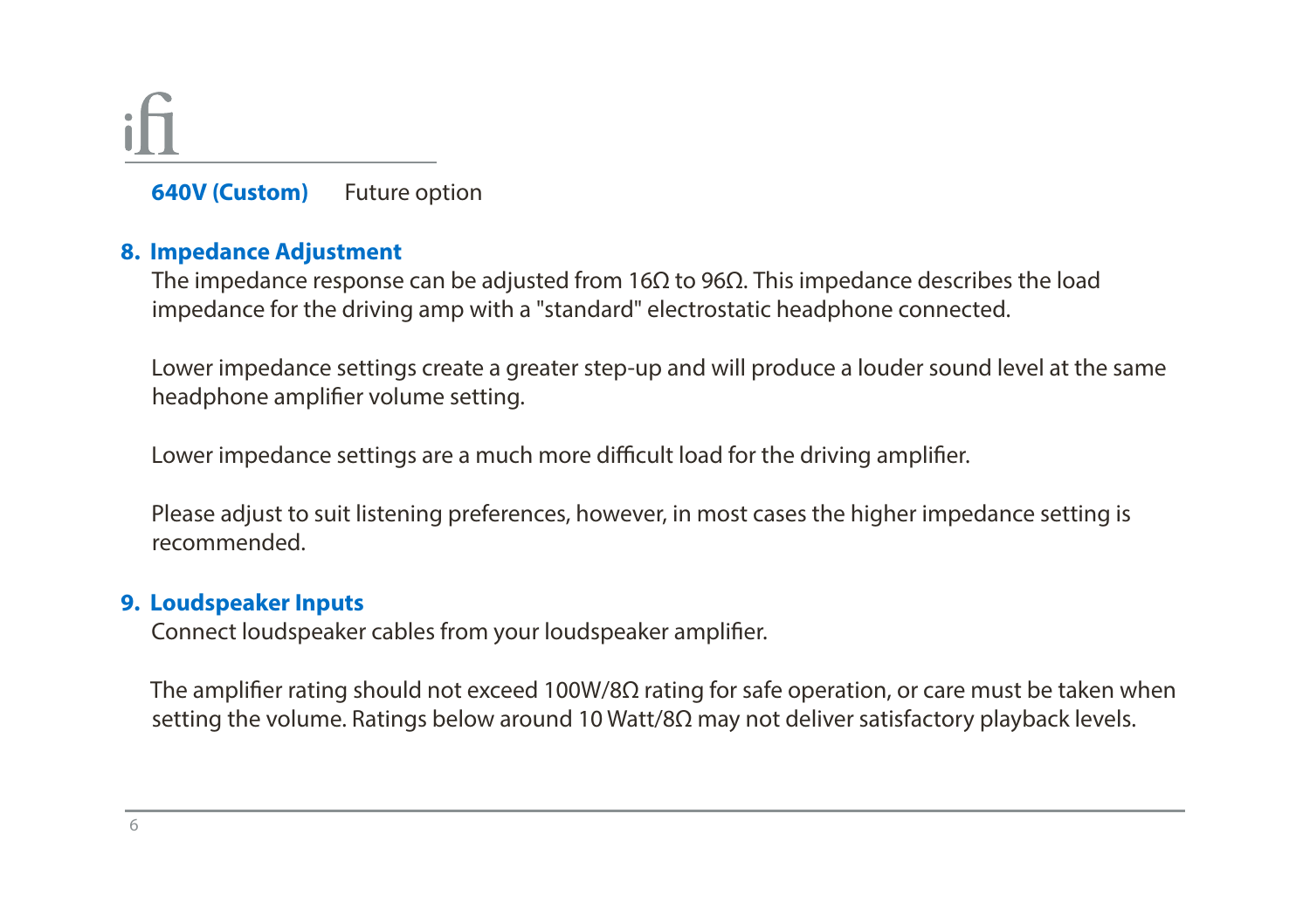### **10. Loudspeaker Outputs**

 Connect loudspeaker cables to your loudspeakers. Switching the input selector to loudspeaker turns off the loudspeakers and connects the iESL circuitry to the loudspeaker amplifier.

**Tip:** While the iESL Input selector is OFF, or any input except loudspeaker is selected, the loudspeaker input is linked to the loudspeaker output and disconnected from the iESL circuitry.

### **11. Balanced Headphone Amplifier Input**

Connect this to any 4-Pin XLR equipped headphone amplifier you wish to use. It is recommended that amplifier should be able to deliver at least 10V into 64 $Ω$ , as much as 28V/64 $Ω$  are permissible.

### **12. Power Supply Connection**

 5V - 9V/1A DC Power input. Use the supplied iFi iPower for standalone operation without the Pro iCAN.

 No extra power supply is needed if the Pro iESL is connected to the Pro iCAN via the ESL-Link cable directly.

### **13. Connector for iFi Pro iCAN Link Module**

Connect the Pro iCAN ESL-Link socket to the Pro iESL ESL-Link socket using the cable supplied.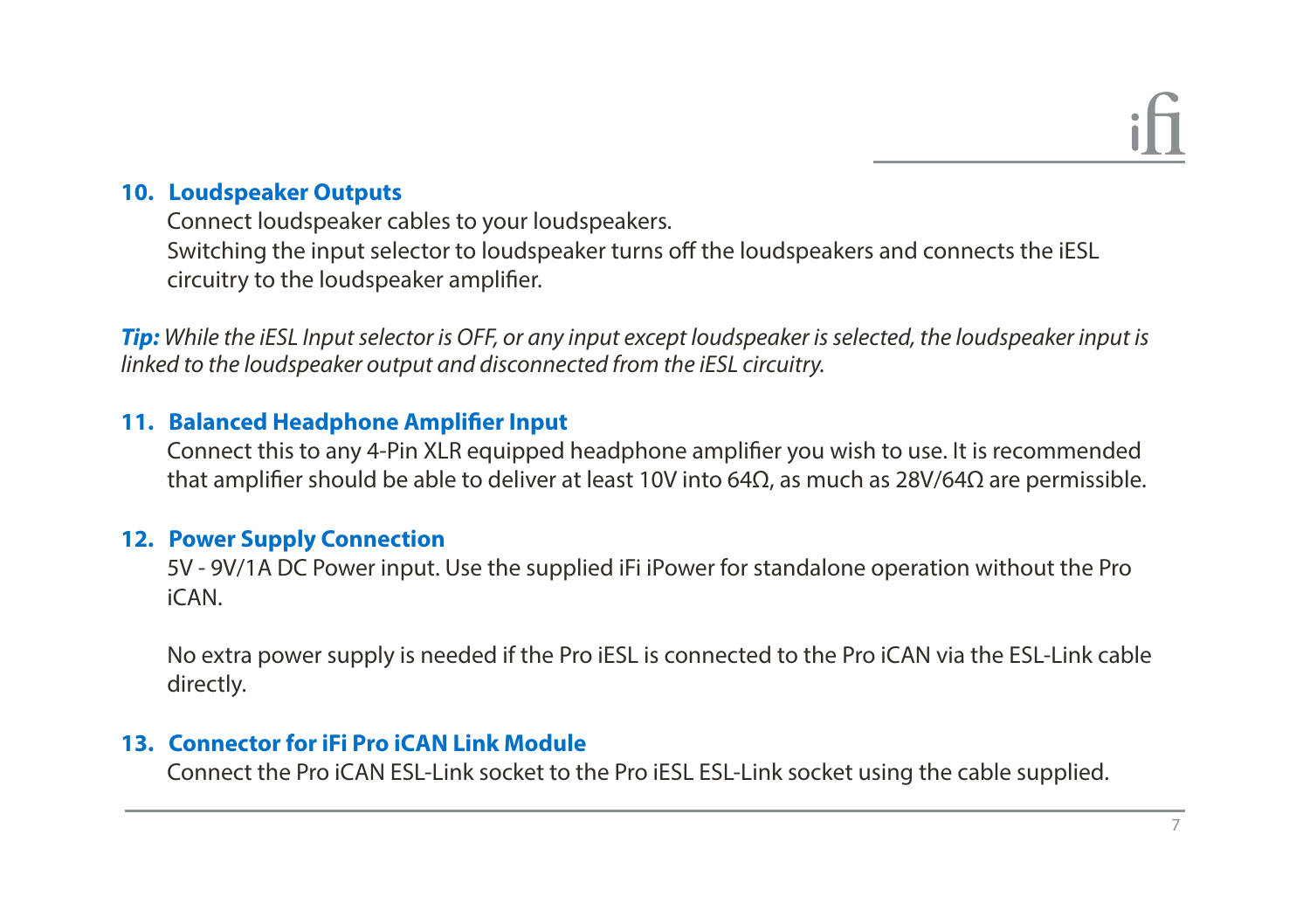## **DO NOT CONNECT ANY OTHER EQUIPMENT! This is only reserved for the iFi Pro iCAN headphone**  amplifier using the supplied cable!

### **Specifications:**

- Maximum Output voltage: 640V RMS (16Ω/20V in)
- 320V RMS (64Ω/20V in)
- Frequency Response: 5Hz – 50kHz (-3dB)
- Input Voltage (Pro iESL): 5V – 9V/1A max
- Input Voltage (iPower): AC 85 – 265V, 50/60Hz
- Power Consumption:  $< 1W$
- Dimensions:
- Weight:
- Warranty period:
- 213(l) x 206(w) x 63.3(h) mm 2.5kg (5.5 lbs) 12 months
- Specifications are subject to change without notice.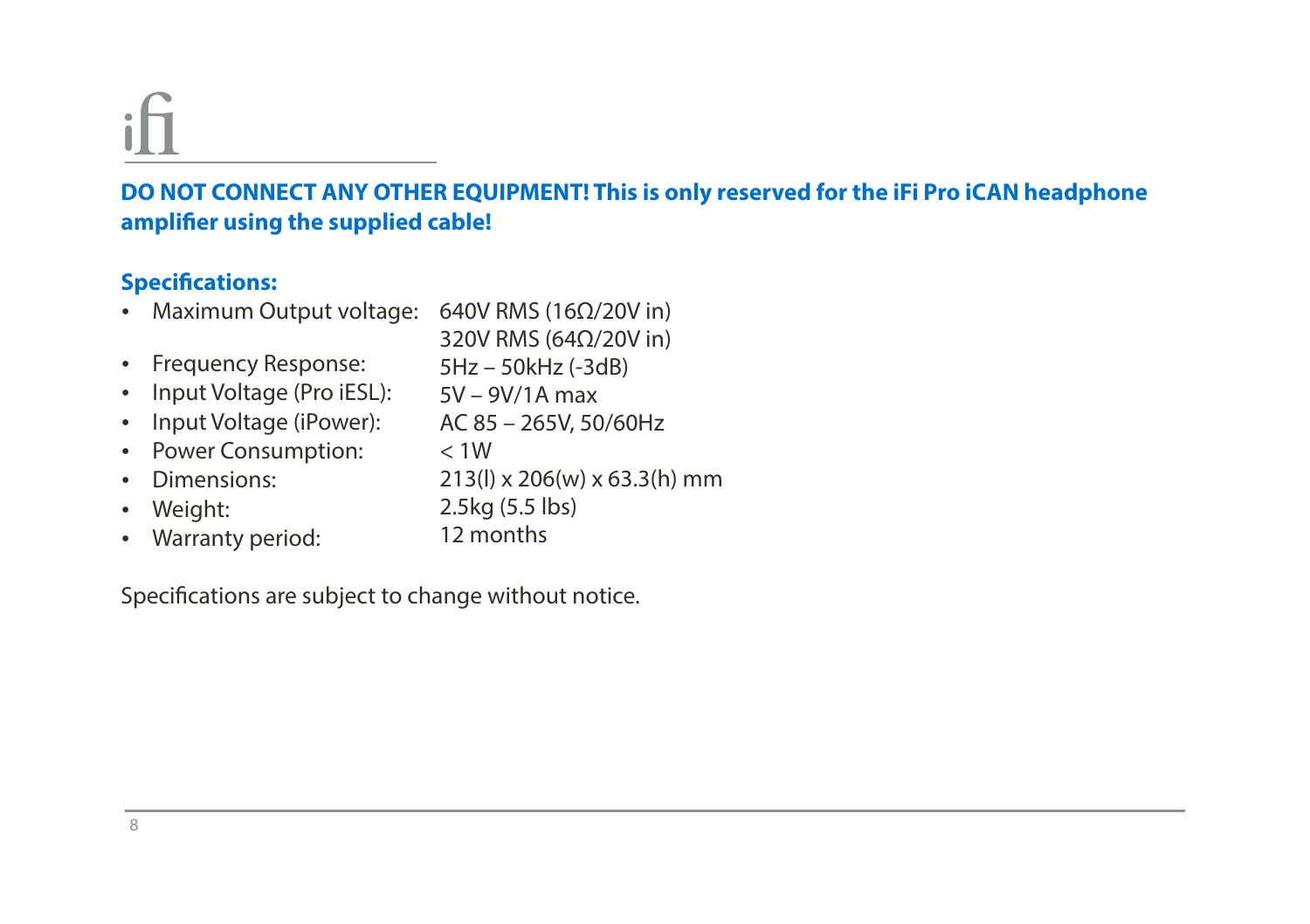# **Notes on Electrostatic Headphones**

Electrostatic headphones require very high voltages for operation. For example, Stax are around 101dB  $\omega$  100V, compared to around 105dB @ 1V for a common inefficient full size headphone. On top of that, they need a 'bias voltage,' usually 580V for modern Stax.

The Pro iESL offers both the original (normal) 230V Bias for 6-pin plug connected Stax headphones and adjustable bias from 500V to 640V (including a dedicated 580V setting for Stax Pro bias) for 5-Pin connected Stax electrostatic headphones. It can also accommodate many other manufacturers electrostatic headphones if adapters to Stax 5-Pin pro connection are used.

Different bias settings may be tried. Note that it will take a considerable time for the voltage to fall from a previous higher setting. Therefore, if testing different bias settings, it is best to start with the lowest setting and slowly work up towards the nominal voltage.

More bias produces a louder mid-range, while the bass remains at the original level. So lower bias may give a more warm sound, higher more bright.

Exceeding the rated bias for a given headphone may damage it, so it is not recommended and exceeding the rated bias is done at your own risk.

**Warning:** AMR/iFi is not responsible for any damage arising from using the Pro iESL and or Pro iCAN with incorrect settings.

# **Notes on Use with Pro iCAN**

Most electrostatic headphones are very inefficient. Due to the limited voltage handling and the low sensitivity, electrostatic headphones generally do not play very loudly, especially compared to traditional dynamic headphones.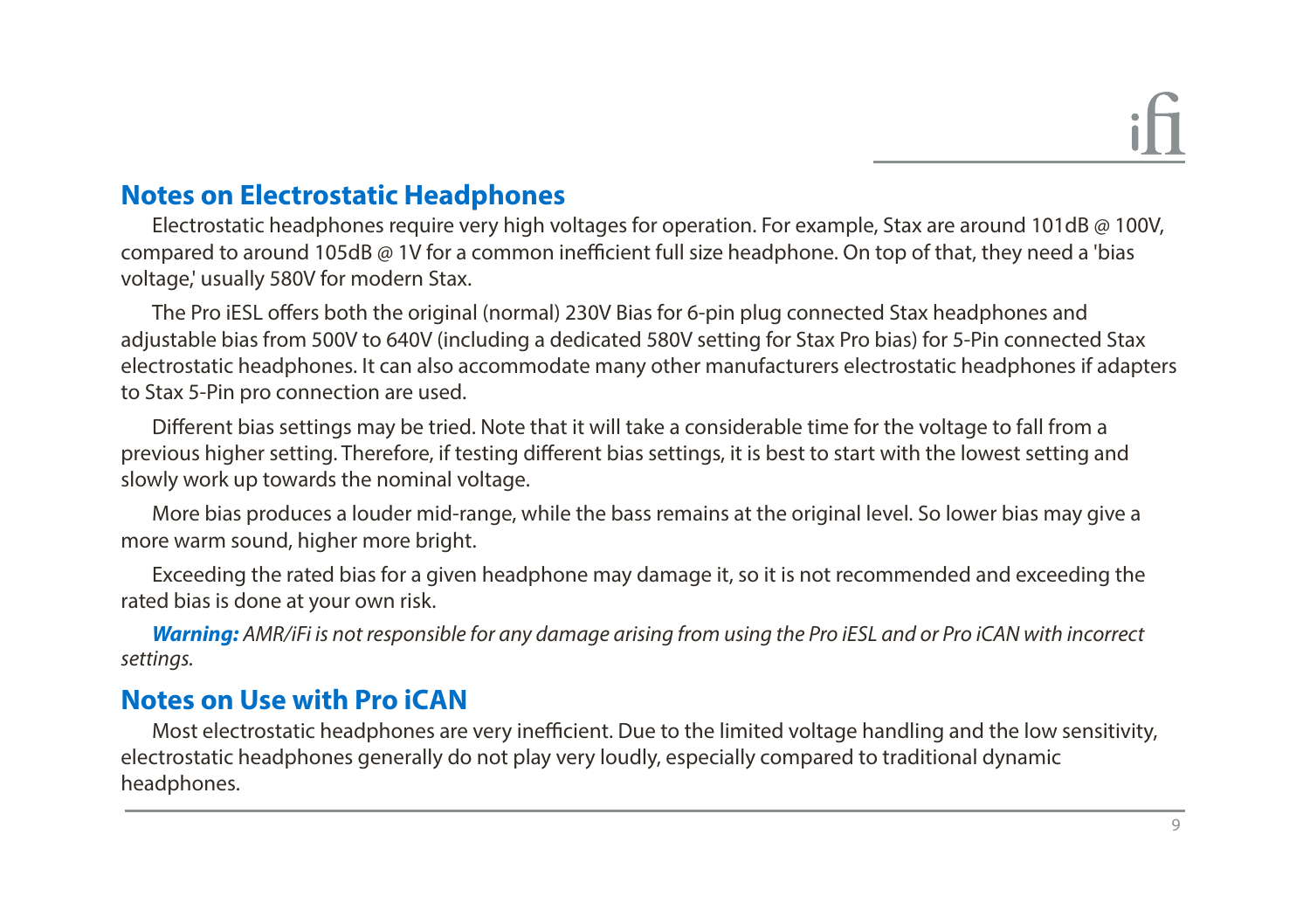Depending on the impedance control setting the Pro iCAN and Pro iESL combo can deliver between 320V RMS (910V PP) to 640V RMS (1820V PP).

These are very high voltage levels and may exceed the rated limit of the electrostatic headphones. Please confirm with your electrostatic headphone manufacturer what levels are allowed and, if in any doubt, only use the high impedance settings.

When using the iESL with Pro iCAN, remember to keep the Gain, XBass and 3D Sound settings moderate. Gain is recommended at 9dB, 3D only at the lower settings and the same for XBass, as otherwise the stress on both amplifier and headphone may be excessive.

Under the above conditions the volume on the Pro iCAN should be able to be advanced to maximum (using an iFi DAC) without risk of protection circuitry engaging or damaging ANY electrostatic headphones as long as the Pro iESL impedance setting is 64 $Ω$  or 96 $Ω$ .

# **Notes on the iESL Design**

In principle, an energiser for electrostatic headphones is a trivial challenge. All we need are a pair of transformers to create the very high signal voltages for the electrostatic headphones and some form of bias supply. Of course, what seems simple usually hides unexpected complexity.

For example, to make transformers that can turn 20V audio signals into a 640V signal, with low distortion, a flat frequency response and without obnoxious resonances is a serious challenge. Get it wrong and the sound will be coloured, something especially objectionable with the crystal-clear sound of electrostatic headphones.

In addition, while making a high voltage bias supply seems easy, we must remember that this bias voltage provides one part of the motive force that moves the diaphragm. Any noise on the bias supply will modulate the drive strength of the moving diaphragm and thus the sound. Obviously, this must be avoided.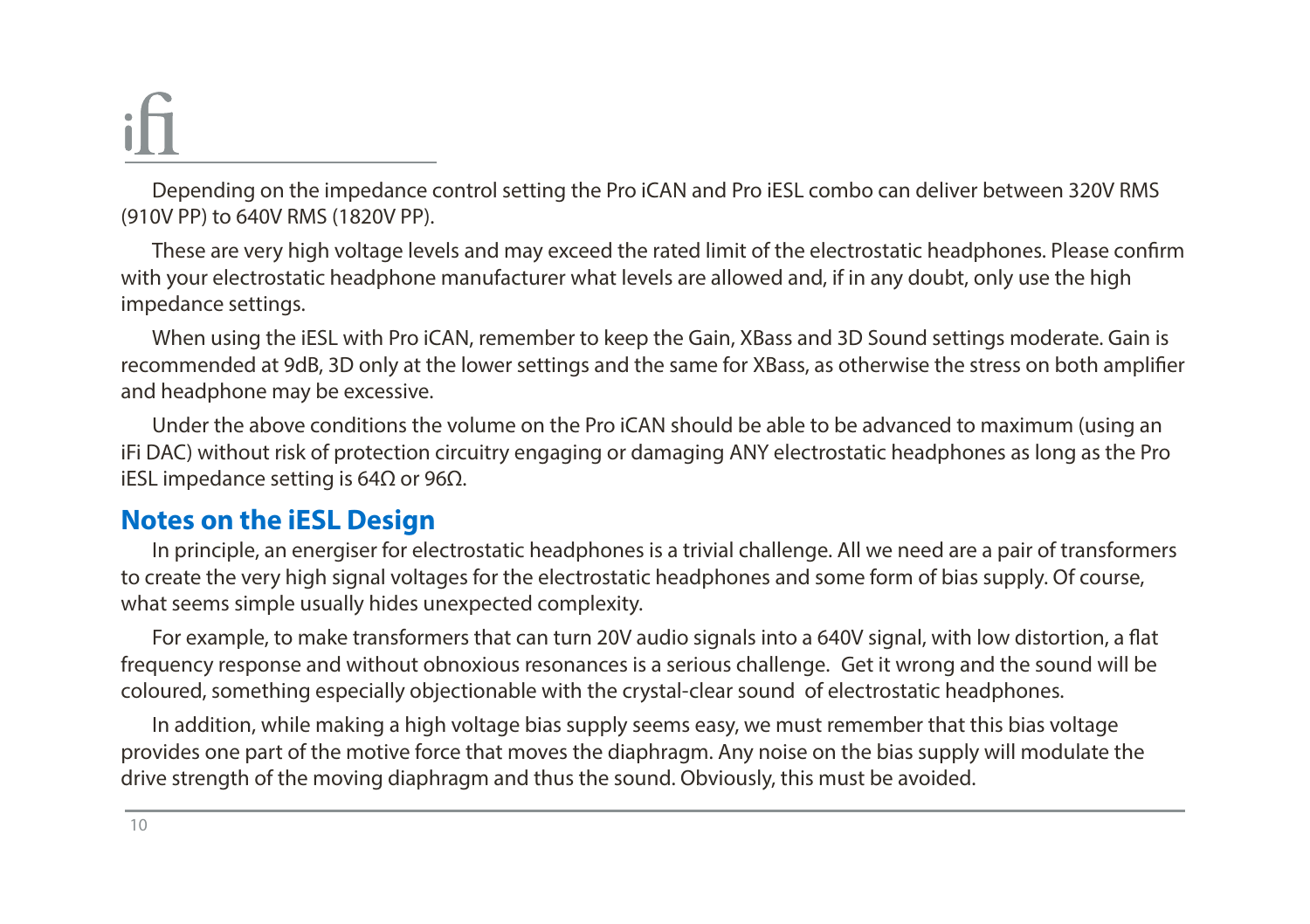Given the high voltages involved even trivial jobs like circuit board design become challenging as we must avoid any chance of these high voltages to get out of control. Therefore great amounts of spacing between voltage carrying traces and pins are needed, making a simple circuit board layout suddenly very challenging.

Then we need to make sure we can select multiple sources, with minimal impact on sound quality from the switches and good long term reliability, something that simple mechanical switches fail to deliver.

### **The Transformers**

In order to produce the high voltages requires by electrostatic headphones, the Pro iESL employs custom-made transformers of the highest quality.

The extremely critical core of the transformers is a hybrid that combines ultra-thin GOSS with "pinstripe" permalloy lamination. A 100% GOSS core suffers from hysteresis at low levels causing distortion in quiet passages. Meanwhile a 100% permalloy core cannot handle high levels without gross distortion. Combining the two materials makes sure each operates at its best. This reduces distortion dramatically, when compared to traditional cores, be they GOSS, amorphous iron or similar materials.

In order to combine a high step-up ratio with good behaviour without excessive resonances or bandwidth limitations, our custom transformers use a complicated multi-section winding with both vertical and horizontal sectioning. Extremely thin wire must be wound precisely and tightly to create the performance we required.

Combining this complex winding with an exceptional core produces a transformer that handles all levels without obvious distortion as well as offering a completely flat frequency response without colorations well past the audio band.

Only with such an exceptional transformer can we approach and even exceed the best transformer-less amplier in terms of performance.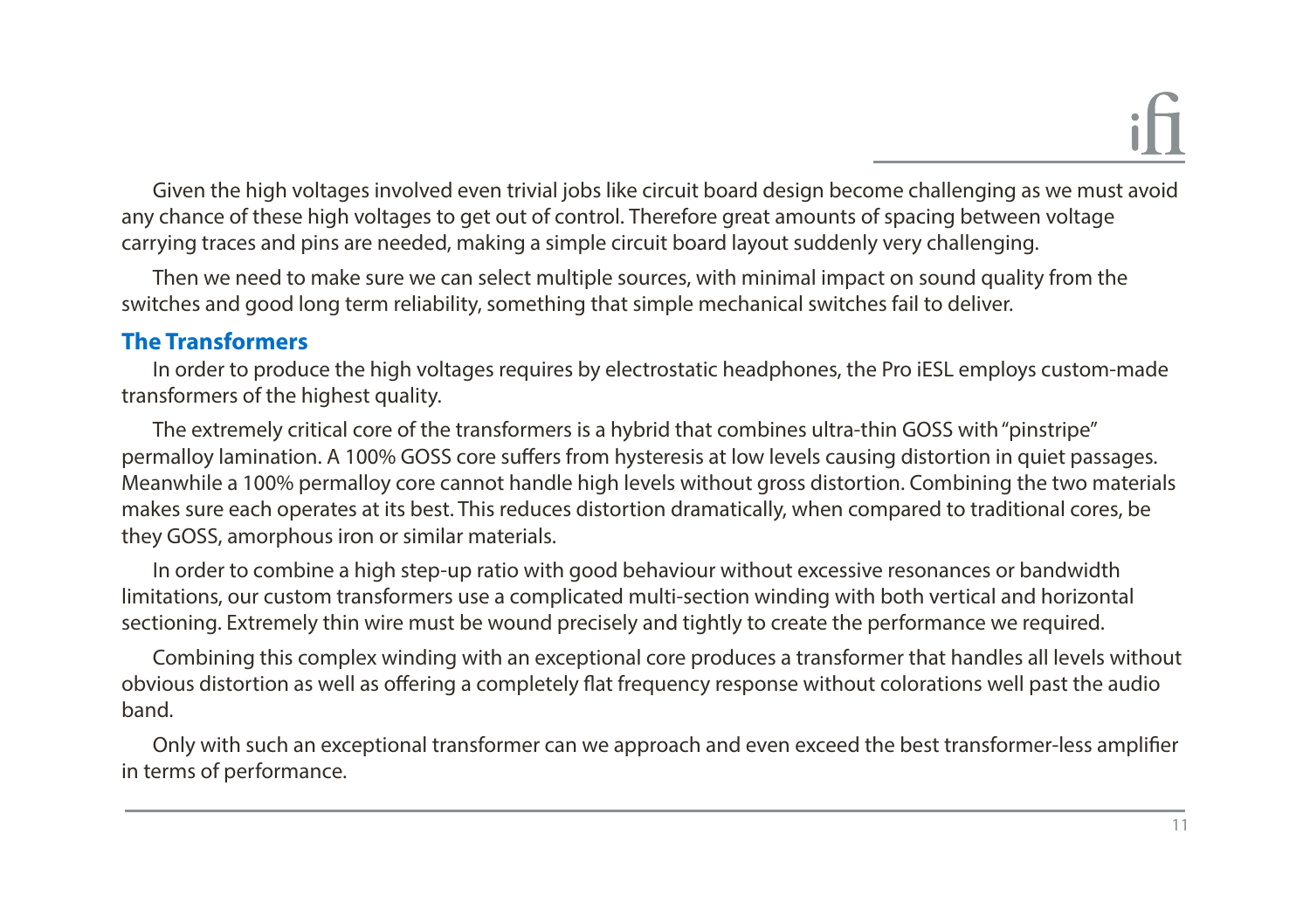### **The Bias System - Capacitive Battery Power Supply**

Commonly the bias voltage is created using the 50/60Hz mains power and a so-called Villard or Greinacher cascade rectifier (which is also sometimes called a Cockcroft-Walton voltage multiplier) is employed. This circuit can deliver very high voltages using rather generic and inexpensive components, but its operation is noisy.

Given the low frequencies of the AC used, large value capacitors tend to be needed, usually requiring rather nonlinear electrolytic capacitors, which have high leakage currents and so the cascade rectifier must operate constantly to keep the Bias Voltage from dropping.

At iFi we decided to completely toss out all existing solutions.

First, we decided to use a battery of multiple parallel film capacitors to provide the bias voltage. Film Capacitors hold their charge almost indefinitely. Given that isolation resistance of the electrostatic headphone is also very, very high, no current flows to discharge the capacitor bank. Therefore, if we charge the capacitor bank up to the nominal bias one time, we can simply leave the charged capacitor bank to "float" at the Bias Voltage.

In order to provide this one time charge we employ a very high frequency switching system (appx. 750kHz). This system uses a tiny, fully shielded transformer and exotic ultra-fast high voltage rectifiers. More crucially, this system shuts down completely as soon as the correct bias voltage has been established in the capacitor bank.

As some minor discharge happens even through air, we do need to top up the capacitor bank every 30 seconds or so. This process usually takes a few millionth of a second (microseconds) as usually one or two switching cycles suffices to replenish the lost charge. Then the switching system is again off completely.

Any noise that this system creates is confined to medium frequency radio bands for the infrequent short durations during which it is active. For over 99.999% of the time the charging circuit is completely off.

The result is in effect a perfect high voltage battery to provide the bias for the electrostatic headphones. Two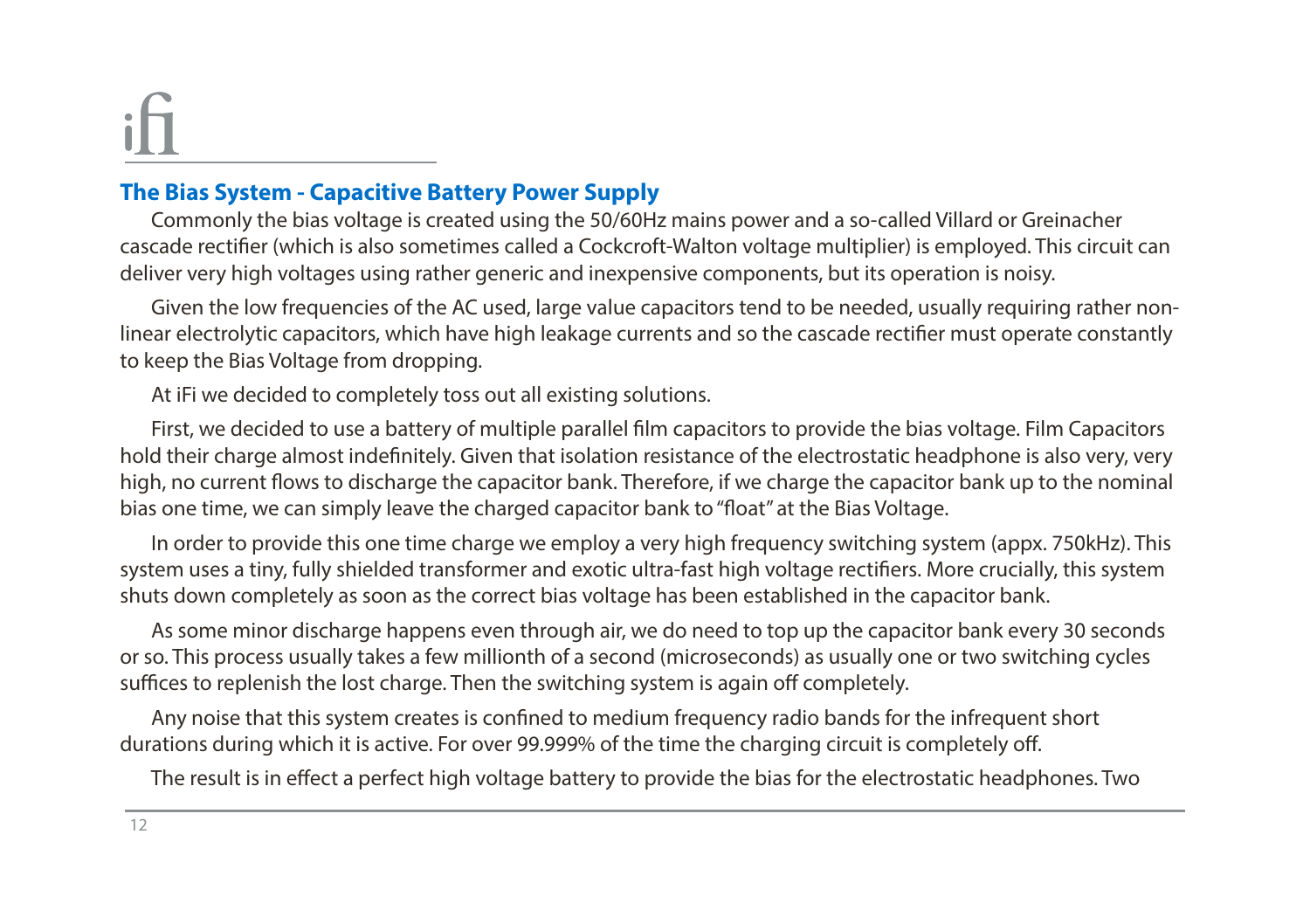completely separate and independent bias circuits are employed, one for the 230V "normal" bias and another adjustable, to cover a wide range of modern electrostatic headphones.

### **The Signal Routing**

The entire signal switching for the input selection utilises gold-plated silver contact miniature relays filled with an inert gas. This makes sure the contacts will remain like new for a long time to come.

The loudspeaker connections are switched using sealed silver alloy contact relays for minimum impact on the sound quality of the loudspeaker path.